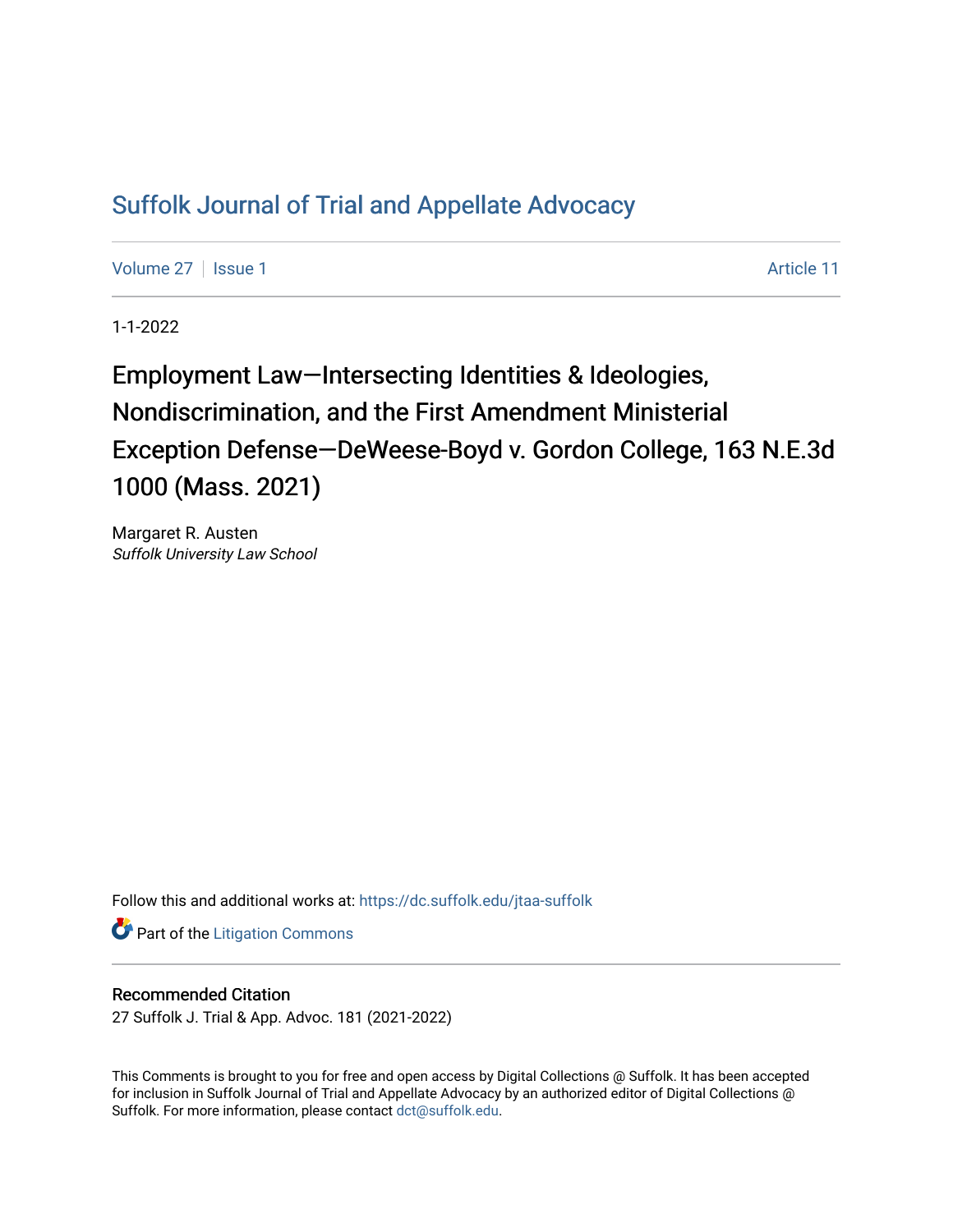## **EMPLOYMENT LAW—INTERSECTING IDENTITIES & IDEOLOGIES, NONDISCRIMINATION, AND THE FIRST AMENDMENT MINISTERIAL EXCEPTION DEFENSE—***DEWEESE-BOYD V. GORDON COLLEGE***, 163 N.E.3D 1000 (MASS. 2021)<sup>1</sup>**

When fundamental legal principles such as religious freedom and discrimination intersect, a great tension emerges.<sup>2</sup> The ministerial exemption—an affirmative defense under the First Amendment—sits at this intersection, barring employment discrimination claims against religious institutions by their ministerial employees.<sup>3</sup> In *DeWeese-Boyd v. Gordon*  College,<sup>4</sup> the Supreme Judicial Court of Massachusetts ("SJC") applied recent Supreme Court precedent to clarify which employees are considered ministers under the exemption.<sup>5</sup> The SJC ultimately found that the plaintiff, Professor Margie DeWeese-Boyd, was not a minister, and, therefore, her employment discrimination claims against defendant, Gordon College, were not barred by the exemption.<sup>6</sup>

Gordon College is a Christian liberal arts college located in Wenham, MA, a suburb about twenty-five miles north of Boston.<sup>7</sup> In 2011, the

<sup>&</sup>lt;sup>1</sup> This case comment was initially written for Suffolk University Law School's Race, Women's Rights, Gender Identity and the Law course, under the supervision of Justice Elspeth Cypher and Dean Robert Ward.

<sup>&</sup>lt;sup>2</sup> DeWeese-Boyd v. Gordon Coll., 163 N.E.3d 1000, 1009 (Mass. 2021) ("The potential for conflict between these fundamental legal principles is therefore obvious and of great concern, not only to the individual plaintiffs, but also for our civil society and religious institutions.")

<sup>3</sup> *See DeWeese-Boyd,* 163 N.E.3d at 1003 (explaining ministerial exception and evaluating plaintiff's responsibility to integrate religious faith into instruction); Hosanna-Tabor Evangelical Lutheran Church & Sch. v. Equal Emp. Opportunity Comm'n ("E.E.O.C (*Hosanna-Tabor*)"), 565 U.S. 171, 188-89 (2012) (barring woman's claims, holding she was commissioned minister teaching daily religion classes at religious school).

<sup>4</sup> 163 N.E.3d 1000 (Mass. 2021).

<sup>&</sup>lt;sup>5</sup> *See id.* at 1002 (stating "this case requires us to assess, in light of the recent United States Supreme Court decision in *Our Lady of Guadalupe Sch. v. Morrissey-Berru* . . . whether the ministerial exception applies to an associate professor of social work at a private Christian liberal arts college."); *see also* Our Lady of Guadalupe Sch. v. Morrissey-Berru, 140 S. Ct. 2049, 2062-66 (2020) (clarifying which employees fall under ministerial exemption).

<sup>6</sup> *See DeWeese-Boyd v. Gordon,* 163 N.E.3d at 1018.

<sup>7</sup> *See Id.* at 1004 ("Its mission is 'to graduate men and women distinguished by intellectual maturity and Christian character, committed to lives of service and prepared for leadership worldwide.'") Gordon College, distinct from Gordon-Conwell Theological Seminary, was founded in 1889 "for the purpose of carrying on the educational work begun . . . by the Reverend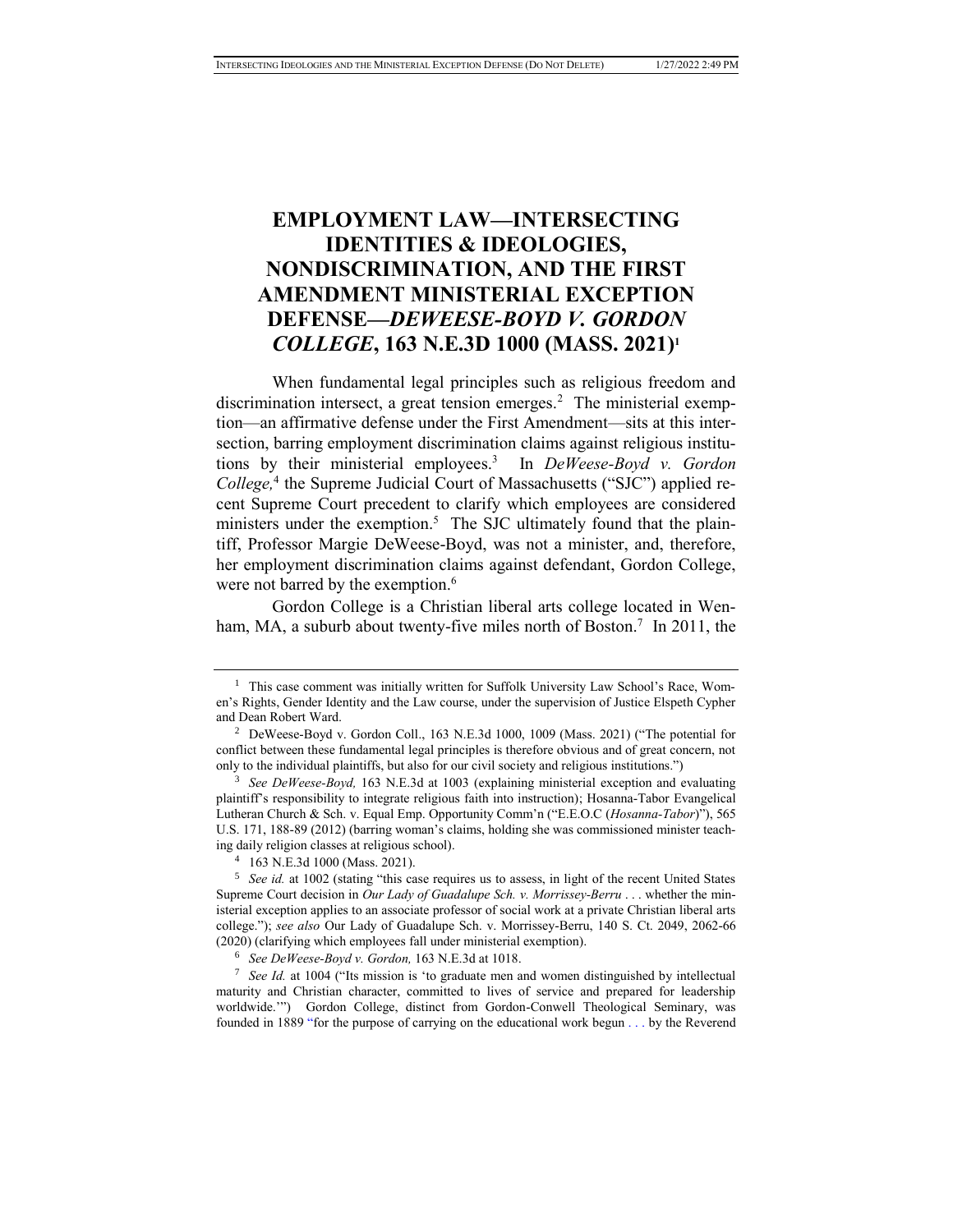late President R. Judson Carlberg resigned after serving nearly twenty years as Gordon's president and was succeeded by D. Michael Lindsay.<sup>8</sup> With this leadership transition came many changes within the Gordon community, including the founding of OneGordon, a community of lesbian, gay, bisexual, transgender, queer (LGBTQ) and allied alumni, students, faculty, and staff, "committed to affirming and supporting people of all sexual orientations, gender identities, and gender expression."<sup>9</sup> In 2014, following the Supreme Court's decision in *Burwell v. Hobby Lobby Stores*, <sup>10</sup> President Obama signed an Executive Order forbidding any federal contractor from discriminating on the basis of sexual orientation or gender identity.<sup>11</sup> In response, Gordon's President Lindsay, along with many other evangelical leaders, submitted a letter to President Obama requesting an exemption so religious institutions receiving federal funding can remain selective in their hiring.<sup>12</sup>

As a result of the letter to President Obama, community partners, including the cities of Salem and Lynn, formally cut ties with Gordon.<sup>13</sup> In

OneGordon, *About*, FACEBOOK, https://www.facebook.com/OneGordonLGBTQ/about/?ref=page\_internal (last\_visited May 5, 2021) (stating OneGordon's mission); *see also* Philip Francis & Mark Longhurst, *How LGBT Students Are Changing Christian Colleges*, THE ATLANTIC (July 23, 2014), https://www.theatlantic.com/education/archive/2014/07/gordon-college-the-new-frontier-of-gayrights/374861/ (describing emergence of LGBTQ+ activism on Christian college campuses).

<sup>10</sup> 573 U.S. 682 (2014).

<sup>11</sup> *See id.* (allowing religious exemption to contraceptive mandate for privately held corporations); Exec. Order No. 13672, 3 C.F.R. 2014 Comp., pt. 1 (2015) (prohibiting discrimination based on sexual orientation and gender identity). Executive orders prohibiting employment discrimination precede even the 1964 Civil Rights Amendment. PATRICIA BELL-SCOTT, THE FIREBRAND AND THE FIRST LADY: PORTRAIT OF A FRIENDSHIP: PAULI MURRAY, ELEANOR ROOSEVELT, AND THE STRUGGLE FOR SOCIAL JUSTICE 226-27 (Vintage Books 2017) (describing President Eisenhower's executive order protecting against discrimination).

<sup>12</sup> *See* Francis & Longhurst, *supra* note 9 (describing executive order and evangelical letter); Madeline Linnell, *The Four Years That Changed Gordon College*, THE TARTAN (March 29, 2017), https://tartan.gordon.edu/the-four-years-that-changed-the-college/ (explaining letter to President Obama and subsequent impact)*.* 

<sup>13</sup> *See* Liam Adams & Taylor Bradford, *Gordon in Lynn – An Enduring Relationship Severed*, THE TARTAN (March 29, 2017), https://tartan.gordon.edu/gordon-in-lynn-an-enduringrelationship-severed/ (explaining history, legacy, and end of Gordon's programming in Lynn); Linnell, *supra* note 12 (describing community backlash to Lindsey's signature on letter to President Obama); Matt Rocheleau, *Salem ends Gordon College's use of town hall*, BOSTON GLOBE

Adoniram Judson Gordon." *Id.*; *see also* GORDON COLLEGE, https://www.gordon.edu/ (last visited Nov. 21, 2021).

<sup>8</sup> *See DeWeese-Boyd,* 163 N.E.3d at 1006 ("Lindsay, who became president of Gordon after DeWeese-Boyd was hired . . ."); *see also* John R. Ellement, *R. Judson Carlberg, 74; former president of Gordon College*, THE BOSTON GLOBE (Nov. 25, 2014), https://www.bostonglobe.com/metro/2014/11/25/judson-carlberg-former-president-gordoncollege/FMpzw5LEZIvpvmolMrbjpL/story.html (noting Carlberg's tenure as president of Gordon College).<br> $\frac{9}{5}$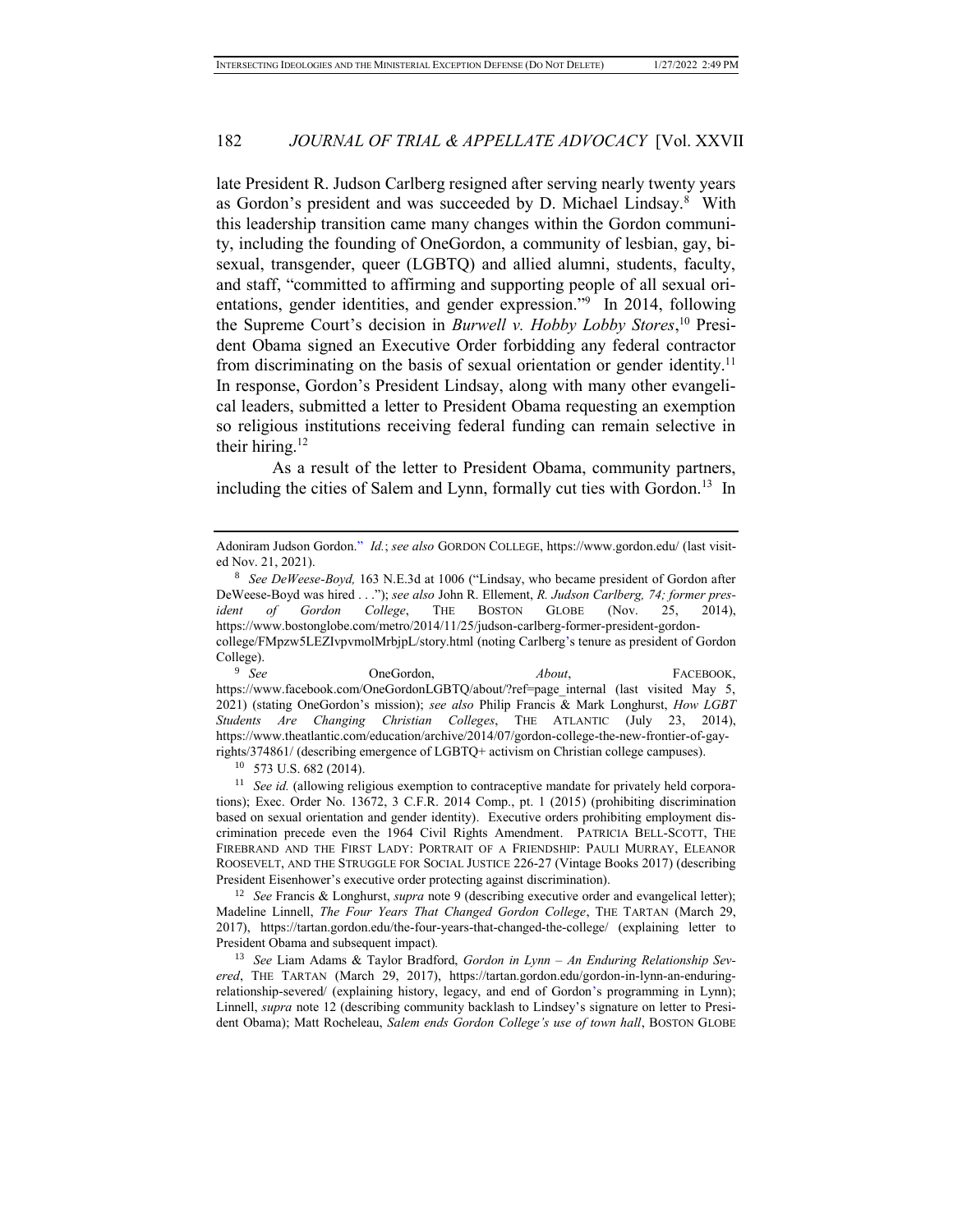response, Gordon's lawyers sent a memo to the Lynn Public School Committee defending President Lindsay's First Amendment rights, worsening tensions between the school and the surrounding communities.<sup>14</sup> The following academic year, tenured Philosophy Professor Lauren Barthold penned a letter to the editor of *The Salem News* criticizing Gordon's approach to homosexuality; as a result, Barthold was threatened with termination and subject to discipline by the administration.<sup>15</sup> Barthold filed and ultimately settled a civil rights lawsuit claiming employment discrimination.<sup>16</sup> Shortly after Barthold's suit was filed, the word "minister" was added to the Gordon faculty handbook—an addition that garnered serious opposition from faculty.<sup>17</sup>

Prior to joining Gordon College as a professor, DeWeese-Boyd received a master's degree in General Theological Studies from Covenant Theological Seminary in St. Louis and performed mission work in the Phil-

<sup>15</sup> *See* Linnell, *supra* note 12 (explaining circumstances leading up to Professor Barthold's civil rights suit); *see also* Lauren Barthold, *Letter: Hiring practices cause pain in Gordon community*, THE SALEM NEWS, https://www.salemnews.com/opinion/letter-hiring-practices-causepain-in-gordon-community/article\_a890ec4f-d8d6-5c68-a001-5a8cd89ad042.html (Apr. 28, 2016) (opposing Gordon's hiring practices and criticizing Gordon's approach to homosexuality). Gordon's discipline of Barthold included removing her from faculty leadership positions, denying her the scheduled right to apply for a promotion, and removing her from serving as director of the Gender Studies Minor. Complaint and Jury Demand at 7, Barthold v. Gordon Coll., No. 16-639 B, 2016 WL 4159201 (Essex Super. Ct. Apr. 28, 2016).

<sup>16</sup> *See* Complaint and Jury Demand at 7, Barthold v. Gordon Coll., No. 16-639 B, 2016 WL 4159201 (Essex Super. Ct. Apr. 28, 2016) (alleging employment discrimination based on her sex and association with LGBTQ community). Barthold's complaint highlights the non-ministerial nature of her role at Gordon. *Id.* at 2-3; *see also* Linnell, *supra* note 12 (explaining circumstances surrounding Professor Barthold's lawsuit).

<sup>(</sup>July 10, 2014, 12:00 AM), https://www.bostonglobe.com/metro/2014/07/09/salem-cut-ties-withgordon-college-over-school-request-for-religious-exemption-antigay-discrimination-

rules/goy5ep3SGqAD0yqHWp77oO/story.html (describing Salem's response to Lindsay's signature on letter to President Obama).

<sup>14</sup> *See* Linnell, *supra* note 12 (describing Lindsay's "presumptuous" legal action and Lynn School Committee's response); Adams & Bradford, *supra* note 13 (describing Memo to Lynn School Committee); *see also* Letter from Kevin P. Martin, att'y for Gordon Coll., to John C. Mihos, att'y for Lynn Pub. Sch. Dist. (August 28, 2014) (on file with Tartan Newspaper) (threatening lawsuit for free speech retaliation).

<sup>17</sup> *See* DeWeese-Boyd v. Gordon Coll., 163 N.E.3d 1000, 1006 (Mass. 2021) (explaining addition of minister to Gordon's faculty handbook). Since Barthold and DeWeese-Boyd's initial filings, Gordon hired a professional facilitator to mediate conversations on campus between the administration and members of the LGBTQ+ community, and President Lindsay has formally submitted his resignation. Shalom Maleachi, *Colegrove Hired to Facilitate Talk on Sexuality*, THE TARTAN (Feb. 2, 2017), https://tartan.gordon.edu/colegrove-hired-to-facilitate-talk-onsexuality/ (describing professional facilitator's role on campus); Paul Leighton, *Lindsay to step down as Gordon College president*, THE SALEM NEWS (Oct. 22, 2020), https://www.salemnews.com/lindsay-to-step-down-as-gordon-college-

president/article\_86d1add3-5488-502a-9437-98f838b086a5.html (explaining President Lindsay's resignation).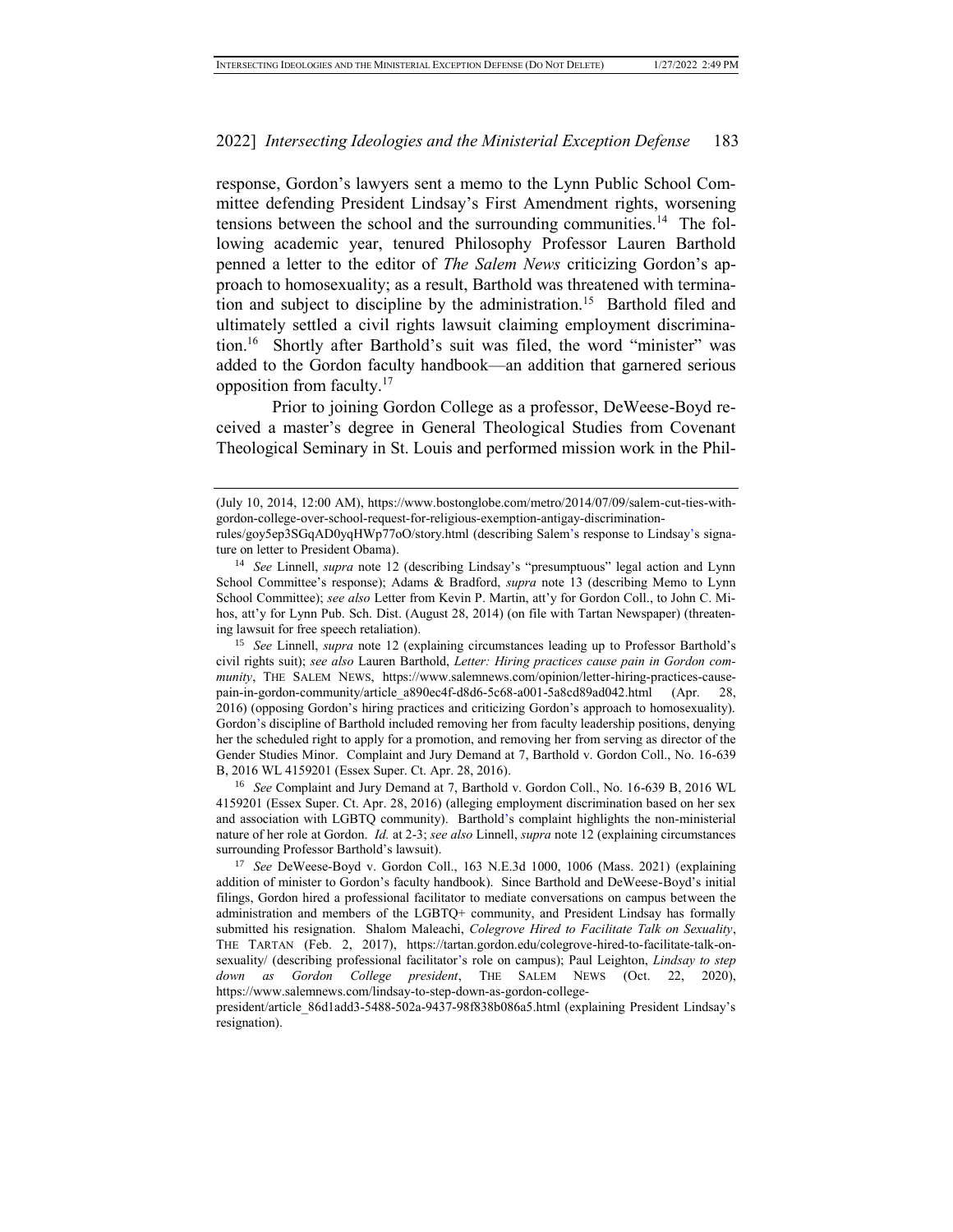ippines.<sup>18</sup> DeWeese-Boyd first contacted Gordon about a tenure track faculty position in the Social Work department in February 1998, submitting an application for employment in March.<sup>19</sup> In her application, DeWeese-Boyd acknowledged her personal agreement with Gordon's Statement of Faith, agreed to comply with the Statement of Life and Conduct, and affirmed her understanding of the basic responsibilities of a faculty member.<sup>20</sup> In June 1998, Gordon offered DeWeese-Boyd a "tenure track faculty position," hiring her as an Assistant Professor of Social Work.<sup>21</sup> While at Gordon, DeWeese-Boyd participated in religious services, convocations, and religious gatherings on campus with students and attended a local church alongside Gordon students.<sup>22</sup>

DeWeese-Boyd was promoted to Associate Professor in 2004 and approved for tenure in September 2009.<sup>23</sup> In 2016, DeWeese-Boyd applied for promotion to Full Professor and the Faculty Senate unanimously rec-

<sup>18</sup> *See DeWeese-Boyd,* 163 N.E.3d at 1006-07 (explaining DeWeese-Boyd's educational background); *DeWeese-Boyd v. Gordon Coll*., No. 1777CV01367, 2020 WL 1672714, at \*6 (Essex Super. Ct. Apr. 2, 2020) (discussing DeWeese-Boyd's previous missionary work in the Philippines).

<sup>19</sup> *See DeWeese-Boyd,* 163 N.E.3d at 1006 (describing initial hiring process); *DeWeese-Boyd*, 2020 WL 1672714, at \*5 (discussing DeWeese-Boyd's personal motivations for applying to work at Gordon College). "[DeWeese-Boyd] sent a cover letter to Gordon's then-Provost in which she stated, '[a]s a product of a Christian liberal arts college . . . I very much want to participate in, and contribute to, Christian liberal arts education.'" *DeWeese-Boyd*, 2020 WL 1672714, at \*5. In her cover letter, DeWeese-Boyd "further stated that her seminary training and mission work in the Philippines 'could be of particular benefit to Gordon College Students.'" *DeWeese-Boyd*, 2020 WL 1672714, at \*5.

<sup>20</sup> *See DeWeese-Boyd*, 2020 WL 1672714, at \*6 (describing DeWeese-Boyd's personal understanding of Gordon's Statement of Faith and Life and Conduct Statement). DeWeese-Boyd described her understanding of her role as a faculty member as "to provide a critical, and distinctly Christian, perspective[,] . . . to guide and mentor each student in such a way as to help her discern how Christianity impacts upon her particular discipline[,] . . . [and] to teach her students how to do 'Christian scholarship.'" *Id.* Gordon's Statement of Faith described the institution's beliefs, and each member, including faculty and students, were required to sign a "Memorandum of Understanding" agreeing to these beliefs. *Id.* at \*4. The faculty Life and Conduct Statement differed slightly from the student Life and Conduct Statement, specifically regarding expectations to abstain from "homosexual practice." *Id.* at \*4-\*5.

<sup>&</sup>lt;sup>21</sup> *See id.* (providing Gordon's reasons for DeWeese-Boyd's appointment to faculty). "Your achievements, academic pedigree, commitment to the Triune God, and expressed desire to benevolently serve in this Christian liberal arts setting have led to your appointment to the faculty." *Id.* In closing, the offer letter stated, "Welcome to Gordon College faculty. May the Lord always bless your work here as you join us in the 'precious trust' of developing young Christian hearts, hands, and minds." *Id.* 

<sup>22</sup> *See DeWeese-Boyd*, 2020 WL 1672714, at \*8 (describing religious activities in which DeWeese-Boyd partook).

<sup>23</sup> *See DeWeese-Boyd,* 163 N.E.3d at 1007 (describing DeWeese-Boyd's promotion and tenure sequence); *see also DeWeese-Boyd*, 2020 WL 1672714, at \*6 (noting approval for tenure in 2009).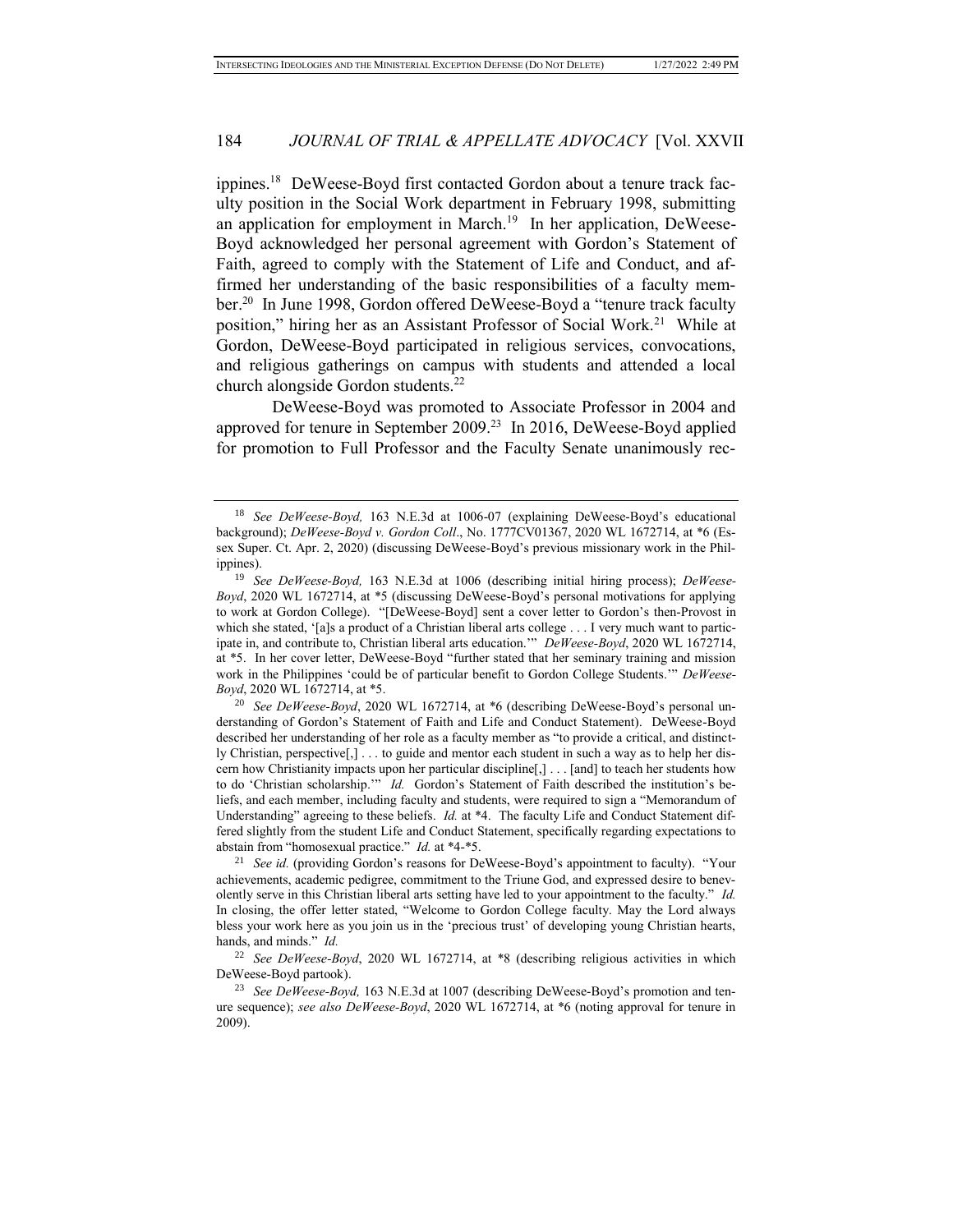ommended her to Provost Janel Curry.<sup>24</sup> In February 2017, after Provost Curry declined to recommend DeWeese-Boyd for promotion to President Lindsay and the Board of Trustees, DeWeese-Boyd filed her employment discrimination suit.<sup>25</sup> Gordon raised the ministerial exception as a defense, but the Essex County Superior Court ruled that the ministerial exception did not apply, denied Gordon's motion for summary judgment, and granted DeWeese-Boyd's cross-motion.<sup>26</sup> Affirming the lower court's judgement, the SJC held that DeWeese-Boyd's responsibility to integrate her Christian faith into her teaching and scholarship was not sufficient to make her a minister, rendering the ministerial exception inapplicable.<sup>27</sup>

The First Amendment to the U.S. Constitution includes the Establishment Clause, which prohibits Congress from making any law "respecting an establishment of religion," and the Free Exercise Clause, which prohibits Congress from interfering with "the free exercise thereof."<sup>28</sup> The "ministerial exception," which prohibits most employment-related lawsuits against religious organizations, was created by courts under the First Amendment's Establishment and Free Exercise Clauses to prevent state in-

Lindsay "concurred with [Curry's] assessment." According to Curry, DeWeese-Boyd was a "strong teacher" with "very high" teaching evaluations. However, DeWeese-Boyd's scholarly productivity "did not reach acceptable levels" for a Gordon faculty member, and her professionalism and follow through on institutional projects about which she may not feel passionate was lacking.

*Id*. (citations omitted); *see also* Linnell, *supra* note 12 (noting DeWeese-Boyd's tenure denial and lawsuit).

<sup>24</sup> *See DeWeese-Boyd,* 163 N.E.3d at 1007 (describing Faculty Senate unanimous recommendation for DeWeese-Boyd's tenure); *see also DeWeese-Boyd*, 2020 WL 1672714, at \*7-8 (describing process for faculty evaluation).

According to the Faculty Handbook, "[t]he Faculty Senate and the provost are responsible for coordinating faculty evaluation efforts." The Faculty Senate is responsible for making recommendations on professors' applications for tenure and promotions . . . The Faculty Senate "found [her] to be meritorious in teaching and institutional service and [her] scholarship was assessed at the expected level."

*Id.* at \*8 (citations omitted).

<sup>25</sup> *See DeWeese-Boyd,* 163 N.E. 3d at 1007 (explaining Provost Curry's and President Lindsay's reasoning behind rejection of tenure application and recommendation). Curry and Lindsay cited "a lack of scholarly productivity, professionalism, responsiveness, and engagement." *Id.*; *see also DeWeese-Boyd*, 2020 WL 1672714, at \*8.

<sup>26</sup> *See DeWeese-Boyd*, 2020 WL 1672714, at \*1 (summarizing parties' motions and stating trial court ruling).

<sup>27</sup> *See DeWeese-Boyd,* 163 N.E.3d at 1018 ("In sum, we conclude that DeWeese-Boyd was expected and required to be a Christian teacher and scholar, but not a minister. Therefore, the ministerial exception cannot apply as a defense to her claims against Gordon.")

<sup>&</sup>lt;sup>28</sup> *See* U.S. CONST. amend. I (establishing constitutionally protected freedom of religion, speech, and expression).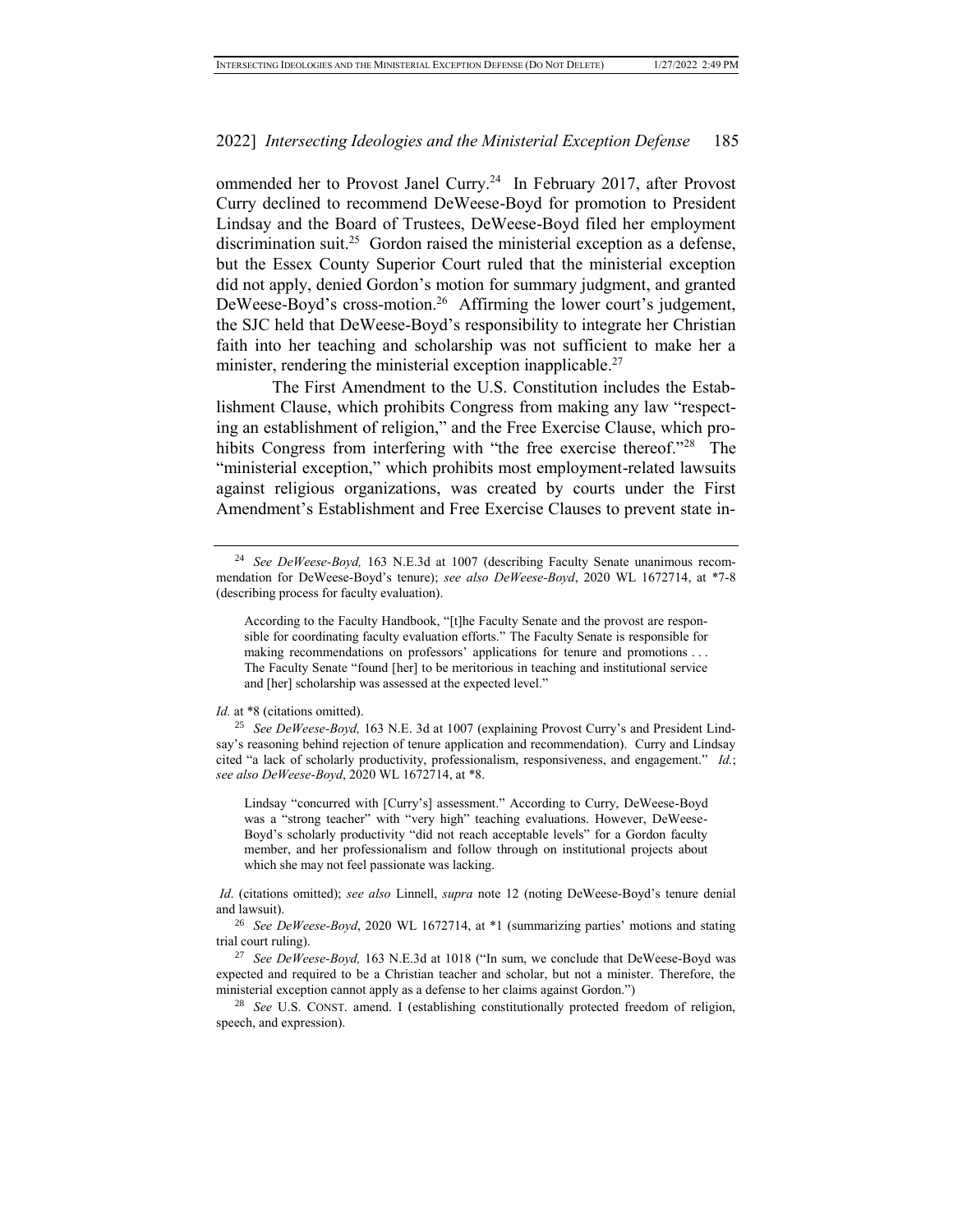terference with the governance of churches.<sup>29</sup> The Supreme Court recognized the ministerial exception for the first time in *Hosanna-Tabor Evangelical Lutheran Church & School v. Equal Employment Opportunity Commission ("Hosanna-Tabor"*),<sup>30</sup> when it considered whether–the defendant employer–church violated the Americans with Disabilities Act by firing the plaintiff employee after becoming sick.<sup>31</sup> The Supreme Court concluded that the ministerial exception was not limited to hiring and firing decisions made for religious reasons, that the plaintiff employee functioned as a minister, and that the ministerial exception, therefore, applied.<sup>32</sup> Building on *Hosanna-Tabor*, the Court in *Our Lady of Guadalupe School* 

It would be difficult for the ecclesiastical abstention doctrine to be more clearly expressed than '[i]n such matters relating to the faith and practice of the church and its members, the decision of the church court is not only supreme, but is wholly without the sphere of legal or secular judicial inquiry.'

*Kirby*, 426 S.W.3d 597 at 618 (quoting Marsh v. Johnson, 82 S.W.2d 345, 346 (Ky. 1935)); Doe v. First Presbyterian Church U.S.A., 421 P.3d 284, 289 (Okla. 2017) (affirming ministerial exception—termed "church autonomy doctrine"—to prohibit courts from interfering "in matters of church government, faith and doctrine.")

<sup>30</sup> 565 U.S. 171 (2012).

<sup>31</sup> *See id.* at 177-78 (outlining facts); *id.* at 188 (raising ministerial exception as issue of first impression); Americans with Disabilities Act of 1990, 42 U.S.C. § 12112 (prohibiting employers from discriminating against qualified individuals based on disability).

<sup>32</sup> *See Hosanna-Tabor*, 565 U.S. at 188-92 (establishing ministerial exception and applying to facts); *id.* at 194 (finding purpose of ministerial exception **"**is not to safeguard a church**'**s decision to fire a minister only when it is made for a religious reason.**"**); *see also DeWeese-Boyd*, 2020 WL 1672714, at \*9 (discussing Court**'**s rationale in *Hosanna-Tabor*). The exception is, however, intended to **"**ensure[ ] that the authority to select and control who will minister to the faithful—a matter **'**strictly ecclesiastical,**'**—is the church**'**s alone.**"** *Hosanna-Tabor*, 565 U.S. at 194-95 (citations omitted) (quoting Kedroff v. St. Nicholas Cathedral of Russian Orthodox Church, 344 U.S. 94, 119 (1952)). This broad reading of the exception appears to provide too much protection to religious institutions; if the Supreme Court requires employment decisions to be rooted in ideological judgments, defendants like Gordon would merely need to be more precise about the religious basis for their discriminatory practices. *See* Amy Howe, *Argument analysis: Justices divided In debate over "Ministerial Exception"*, SCOTUS BLOG (May 11, 2020, 6:41 PM), https://www.scotusblog.com/2020/05/argument-analysis-argument-analysis-justicesdivided-in-debate-over-ministerial-exception/ (explaining Justices Ginsburg, Breyer, and Sotomayor**'**s concerns around broadening exception); Our Lady of Guadalupe v. Morrissey-Berru, 140 S. Ct. 2049, 2080 (2020) (Sotomayor, J., dissenting) (noting ministerial exception should not apply based on teaching religious themes alone).

<sup>29</sup> *See* Hosanna-Tabor Evangelical Lutheran Church & Sch. v. Equal Emp. Opportunity Comm'n, 565 U.S. 171, 188-90 (2012) (establishing ministerial exception). "The Establishment Clause prevents the Government from appointing ministers, and the Free Exercise Clause prevents it from interfering with the freedom of religious groups to select their own." *Id.* at 184. "Both Religion Clauses bar the government from interfering with the decision of a religious group to fire one of its ministers." *Id.* at 181; *see also* Kirby v. Lexington Theological Seminary, 426 S.W.3d 597, 604 (Ky. 2014) ("The ministerial exception is best understood as a narrow, more focused subsidiary of the ecclesiastical abstention doctrine . . . .")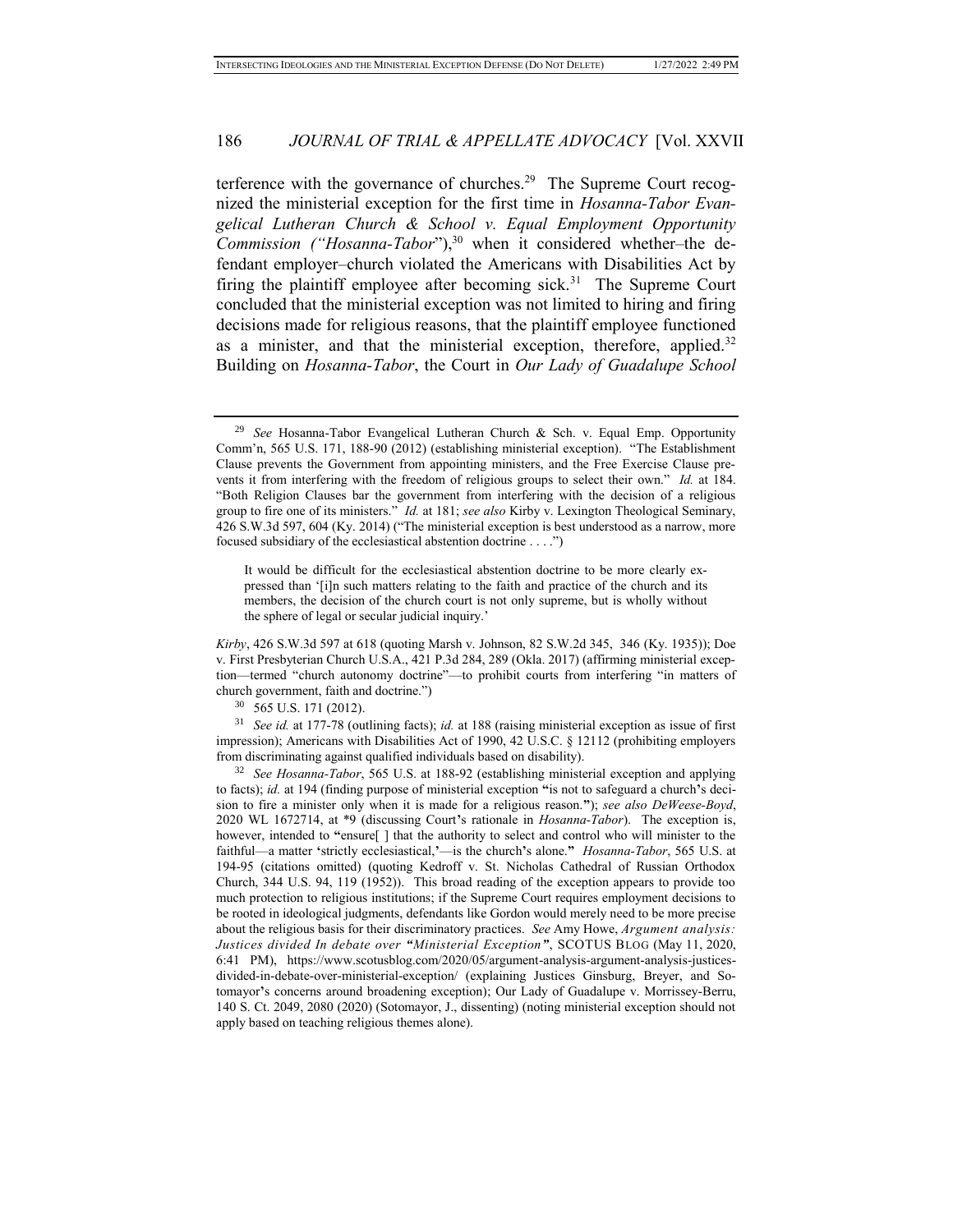*v. Morrissey-Berru* (*"Our Lady of Guadalupe")*<sup>33</sup> expressly declined "to adopt a rigid formula for deciding when an employee qualifies as a minister," but emphasized that the key inquiry is what the employee does.<sup>34</sup>

Before applying the ministerial exception, a court must determine: (1) whether the defendant organization is a religious institution; and (2) whether the plaintiff employee qualifies as a "minister."<sup>35</sup> While the Supreme Court has not established a rigid formula for this inquiry, lower courts provide helpful precedent.<sup>36</sup> The classification of a defendant organization as a "religious institution" does not merely depend on whether it is a church or sect, but rather whether it is a religiously affiliated entity.<sup>37</sup> This means that institutions such as schools, hospitals, corporations, and retirement homes may avail themselves of the ministerial exception.<sup>38</sup>

<sup>35</sup> *See* Lishu Yin v. Columbia Int'l Univ.*,* 335 F. Supp. 3d 803, 812 (D.S.C. 2018) ("In order for the ministerial exception to apply, an employer must be a religious institution, and an employee must be a minister."); *see also* Equal Emp. Opportunity Comm'n v. R.G. & G.R. Harris Funeral Homes, Inc., 884 F.3d 560, 581 (6th Cir. 2018) (outlining history and use of ministerial exception); *Kirby*, 426 S.W.3d at 609 ("The application of the ministerial exception requires two main inquiries: 1) is the employer a religious institution, and 2) is the employee a minister."); Note, *Of Priests, Pupils, and Procedure: The Ministerial Exception as a Cause of Action for On-Campus Student Ministries*, 133 HARV. L. REV. 599, 602 (2019) (describing two-prong ministerial exception test applied by courts).

<sup>36</sup> *See supra* note 35 and accompanying text (describing two-prong ministerial exception test applied by courts); *Of Priests, Pupils, and Procedure*, *supra* note 35, at 602 (noting *Hosanna-Tabor's* preference for fact-specific-inquiry).

<sup>37</sup> *See* Shaliehsabou v. Hebrew Home of Greater Wash., 363 F.3d 299, 310 (4th Cir. 2004) ("Numerous courts have held that the term 'religious institution,' in this context, can include religiously affiliated schools, hospitals, and corporations."); *Of Priests, Pupils, and Procedure*, *supra* note 35, at 602 (noting "the ministerial exception has never applied exclusively to established churches.")

<sup>38</sup> *See* Scharon v. St. Luke's Episcopal Presbyterian Hosp*.*, 929 F.2d 360, 362 (8th Cir. 1991) (holding hospital "act[ed] as a religious institution as Scharon's employer"). The court was persuaded by plaintiff's occupation as the hospital's chaplain, even though the hospital "provides many secular services (and arguably may primarily be a secular institution)." *Id.*; *Hosanna-Tabor*, 565 U.S. at 177 (finding "member congregation" of Missouri Synod both church and school); Penn v. N.Y. Methodist Hosp.*,* 884 F.3d 416, 418 (2nd Cir. 2018) (holding hospital "only historically connected to the United Methodist Church" religious institution).

<sup>33</sup> 140 S. Ct. 2049 (2020).

<sup>34</sup> *See id.* at 2062 (noting Court's ruling in *Hosanna-Tabor*); *id.* at 2067-68 (stating that, in applying exception, courts should "take all relevant circumstances into account and [] determine whether each particular position implicated the fundamental purpose of the exception.") The factors the Court referenced under *Hosanna-Tabor* were specific to that case, and courts may consider other factors when determining whether an employee is a "minister" in a different context. *Id.* at 2063. The Court noted that educating young people in their faith—the responsibility of the plaintiffs in *Our Lady of Guadalupe*—is at the very core of a private religious school's mission. *Id.* at 2055. *But see id.* at 2072 (Sotomayor, J., dissenting) (arguing plaintiff-employees not ministers, given that "the teachers taught primarily secular subjects, lacked substantial religious titles and training, and were not even required to be Catholic.")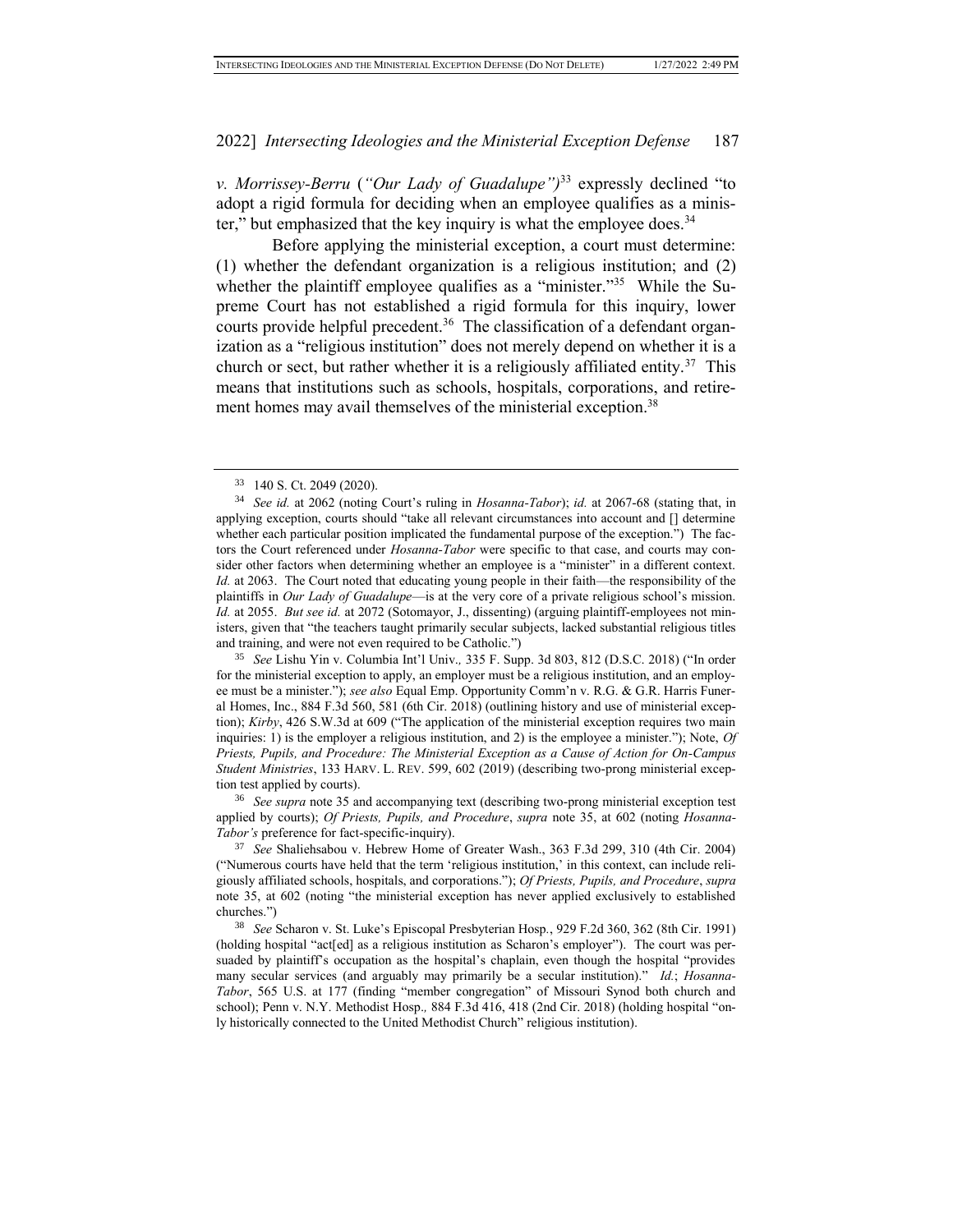When determining whether a plaintiff-employee is a minister for purposes of the ministerial exception, the primary question is "what the employee does" at the institution.<sup>39</sup> Courts, therefore, utilize a functional test, focusing on the function of the position rather than ordination status of the employee.<sup>40</sup> Courts will consider the employee's title, trainings received, whether they were ordained or commissioned, and whether the institution or the employee considered the employee a minister within the institution.<sup>41</sup> Despite this flexibility, courts have emphasized the serious consequences of the exemption and have demonstrated their willingness to engage with the tension between religious freedom and employment discrimination.<sup>42</sup>

In *DeWeese-Boyd v. Gordon College*, the SJC applied the Supreme Court's findings from *Our Lady of Guadalupe* and took seriously the consequences of an overly broad analysis.<sup>43</sup> The SJC's decision also emphasized that the existence and role of the ministerial exception is to prohibit "government interference with employment relationships between religious institutions and their ministerial employees[.]"<sup>44</sup> Applying the Supreme

<sup>39</sup> *See Our Lady of Guadalupe*, 140 S. Ct. at 2064 (finding employee's role in relation to nature of institution important in determining whether a minister); *see also* Temple Emanuel of Newton v. Mass. Comm'n Against Discrim., 975 N.E.2d 433, 443, 472 (Mass. 2012) ("the ministerial exception applies . . . regardless of whether [the employee] is called a minister or holds any title of clergy" because "a minister is defined by her function, rather than her title").

<sup>40</sup> *See Hosanna-Tabor*, 565 U.S. at 190 (emphasizing functional analysis). The Court acknowledged the "functional consensus" among lower courts, noting that "'[t]he ministerial exception has not been limited to members of the clergy.'" *Id.* at 203 (quoting Equal Emp. Opportunity Comm'n v. Catholic Univ., 83 F.3d 455, 461 (D.C. Cir. 1996)).

<sup>41</sup> *See Hosanna-Tabor*, 565 U.S. at 191-92 (noting employee's commission or ordinance); *id.*  at 191-92 (emphasizing plaintiff-employee "[holding themselves] out as" minister); *Our Lady of Guadalupe*, 140 S. Ct. at 2067-68 (noting employee training); *see also Our Lady of Guadalupe*, 140 S. Ct. at 2060 (limiting exception to "individuals who play certain key roles" in religious institution).

<sup>42</sup> *See Hosanna-Tabor*, 565 U.S. at 196 ("[T]he interest of society in the enforcement of employment discrimination statutes is . . . important. But so too is the interest of religious groups in choosing who will preach their beliefs, teach their faith, and carry out their mission."); Richardson v. Nw. Christian Univ.*,* 242 F. Supp. 3d 1132, 1145-46 (D. Or. 2017) ("Courts have properly rejected such a broad reading . . . which would permit the ministerial exception to swallow the rule that religious employers must follow federal and state employment laws."); *see also* Bostock v. Clayton Cnty., 140 S. Ct. 1731, 1737 (2020) ("In our time, few pieces of federal legislation rank in significance" with legislation outlawing "discrimination in the workplace on the basis of race, color, religion, sex, or national origin."); Flagg v. AliMed, 992 N.E.2d 354, 359 (Mass. 2013) ("Legislature determined that workplace discrimination harmed not only the targeted individuals but the entire social fabric.")

<sup>43</sup> *See* DeWeese-Boyd v. Gordon Coll., 163 N.E.3d 1000, 1002, 1009, 1011-12 (Mass. 2021) (introducing issue of ministerial exception).

<sup>44</sup> *See id.* at 1002 (expressing difficulty surrounding minister title determination). The court further concedes that "the difficult issue is not at this point whether the ministerial exception should be created – it is well established, . . . [n]or whether it should eclipse and thereby eliminate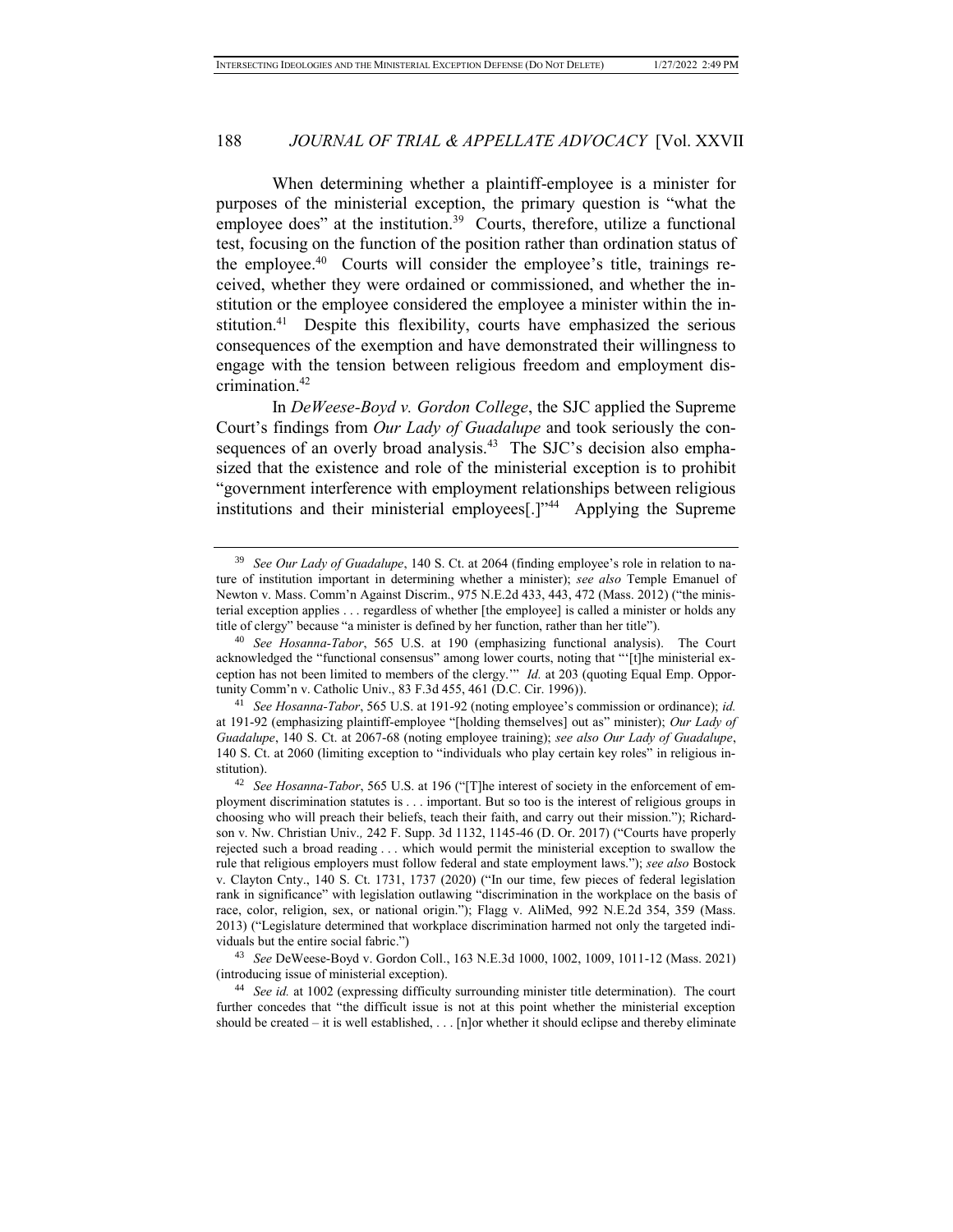Court's precedent, the SJC first, for the purposes of the exception, found Gordon a religious institution due to its "obvious religious character."<sup>45</sup> While Gordon is not a traditional church nor organized sect, the SJC found that Gordon's "clear commitment to Christian principles, as well as its historical religious roots" satisfied the religious institution prong of the exemption.<sup>46</sup> Therefore, the SJC was not persuaded by DeWeese-Boyd's argument that Gordon's "'primary commitment' is to provide a liberal arts education" and thus is not a religious institution.<sup>47</sup>

In the second prong of its analysis, the SJC found DeWeese-Boyd not a minister and therefore held the ministerial exception does not bar her claims.<sup>48</sup> The SJC reasoned that DeWeese-Boyd's role was not that of a minister because she did not "lead students in devotional exercises or chapel services" and she did not "teach classes on religion, pray with her students, or attend chapel with her students[.]"<sup>49</sup> Additionally, based on DeWeese-Boyd's title and training alongside Gordon's Faculty Handbook, the SJC found that DeWeese-Boyd was not held out as a minister by the school or herself.<sup>50</sup> The SJC compared DeWeese-Boyd's role as a profes-

<sup>47</sup> *See id.* (rejecting argument that under exception religious institutions cannot have primary purpose of providing liberal arts education)*.*

Gordon identifies as both a Christian college and a liberal arts college, as the portion of the handbook the plaintiff quotes makes clear: Gordon is "a Christian community, distinguished from other Christian communities by its primary commitment to provide a liberal arts education."

#### *Id.*

<sup>49</sup> *See id.* at 1012.

<sup>50</sup> *See id.* at 1013-15 (analyzing whether DeWeese-Boyd was held out as or held herself as a minister). The SJC relied on the fact that "she [DeWeese-Boyd] was part of the group of professors opposed to the addition of 'minister' to the handbook because they viewed it as 'wrongly

civil law protection against discrimination – it clearly does. Rather, the difficult issue is who is a minister." *Id.* at 1009; *see also Hosanna-Tabor*, 565 U.S. at 188-89 (defining ministerial exception); *see also* Williams v. Episc. Diocese of Mass., 766 N.E.2d 820, 824 (Mass. 2002) (demonstrating SJC's prior recognition of exception implications). "It is our understanding that the ministerial exception has been carefully circumscribed to avoid any unnecessary conflict with civil law." *See DeWeese-Boyd*, 163 N.E.3d at 1017.

<sup>45</sup> *See DeWeese-Boyd*, 163 N.E.3d at 1009-11 ("All of Gordon's governing documents reference religious purposes, and all members of the Gordon community, including its faculty, are expected to articulate and affirm their faith and abide by faith-based behavioral standards. Upon review of the abundant record concerning Gordon's obvious religious character, we conclude that it is a religious institution.") The SJC was particularly concerned itself with Gordon's nondenominational nature, drawing a comparison to *Conlon v. InterVarsity Christian Fellowship*. *See id.* at 1010 (finding both Gordon and InterVarsity religious institutions regardless of their "lack of denominational affiliation" because of their principles and history).

<sup>46</sup> *See DeWeese-Boyd*, 163 N.E.3d at 1010 (noting Gordon's institutional status).

<sup>48</sup> *See id.* at 1017-18 ("In sum, we conclude that DeWeese-Boyd was expected and required to be a Christian teacher and scholar, but not a minister. Therefore, the ministerial exception cannot apply as a defense to her claims against Gordon.")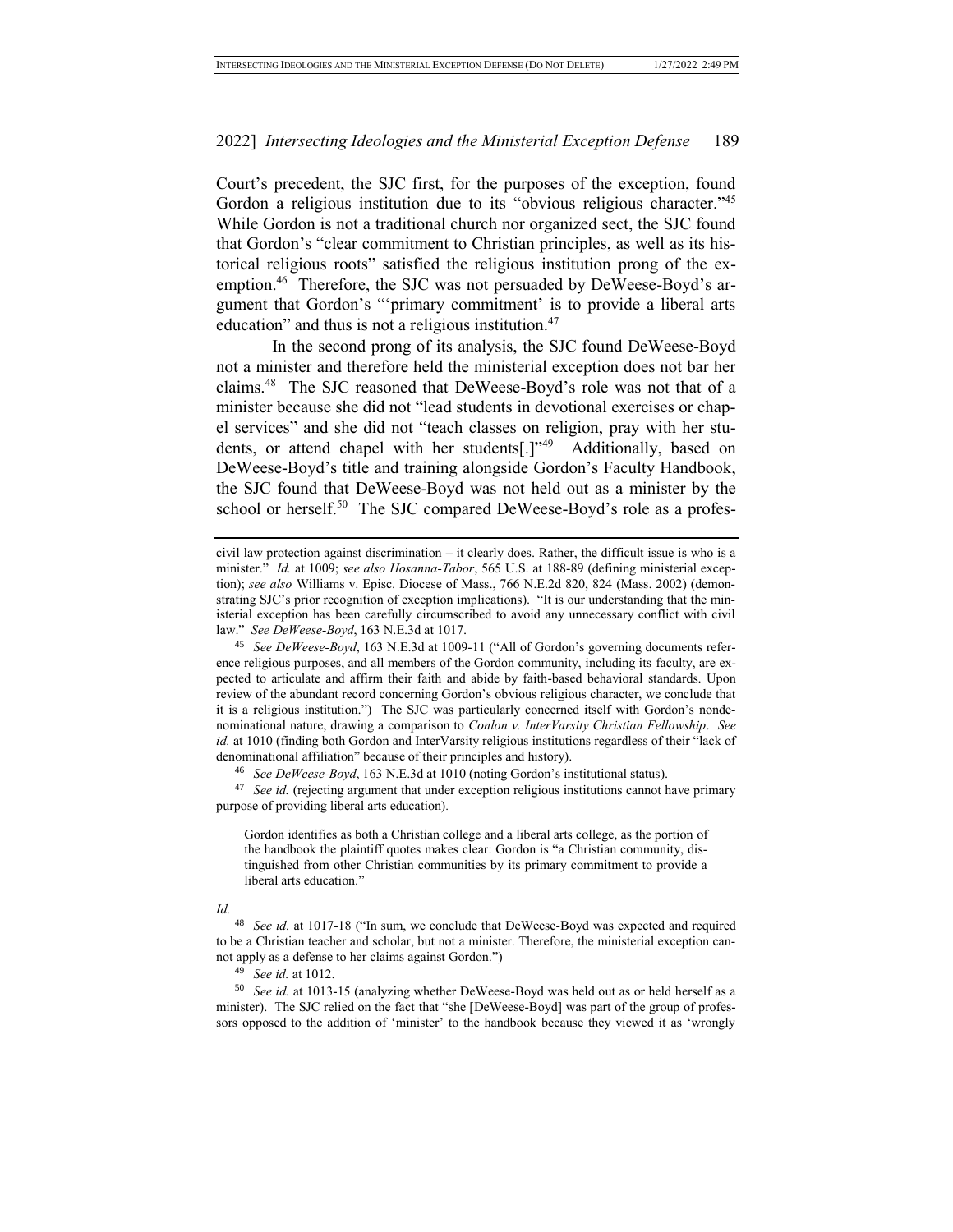sor with the specific and sectarian religious instructions in *Hosanna-Tabor* and *Our Lady of Guadalupe*, and thus remained unconvinced by Gordon's argument that DeWeese-Boyd's responsibility to integrate her Christian faith into her teaching and scholarship asserted that she was a minister.<sup>51</sup> The SJC, engaging in a subjective analysis comparing the particular facts of the present case with available precedent, held that although Gordon is a religious institution, DeWeese-Boyd was not a minister and that the ministerial exception did not bar her claims.<sup>52</sup>

*DeWeese-Boyd v. Gordon* poignantly demonstrates the tensions and consequences courts encounter when faced with the ministerial exception.<sup>53</sup> Though the SJC cannot ignore the existence of the ministerial exemption, it is evident that the Justices desire to avoid it so that employees of religious institutions can utilize civil law protections against discrimination.<sup>54</sup> In its introductory paragraph, the SJC laments that the "parameters of the exception . . . remain somewhat unclear," but it is this lack of clarity that allowed the SJC to reject a broad analysis of who qualifies as a minister under the exemption.<sup>55</sup> Given the Supreme Court's use of the ministeri-

<sup>52</sup> *See DeWeese-Boyd*, 163 N.E.3d at 1000 (holding Gordon was 'religious institution' under ministerial exception, but exception did not ultimately apply).

<sup>53</sup> *See* sources cited *supra* notes 2 & 42 and accompanying text (articulating the concern of balancing religious rights and employment rights). The court immediately introduces this tension. *See DeWeese-Boyd,* 163 N.E.3d at 1002.

We are thus presented with a potential conflict between two fundamental American legal principles. The application of the ministerial exception could eclipse, and thereby eliminate, civil law protection against discrimination within a religious institution; in contrast, the decision not to apply the exception could allow civil authorities to interfere with who is chosen to propagate religious doctrine, a violation of our country's historic understanding of the separation of church and State set out in the First Amendment to the United States Constitution.

#### *Id.*

<sup>54</sup> *See* sources cited *supra* note 44 and accompanying text (providing examples and restrictions of minister classification).

<sup>55</sup> *See DeWeese-Boyd*, 163 N.E.3d at 1002-03 ("Unfortunately, the parameters of the exception—that is to say, who is covered by the ministerial exception—remain somewhat unclear. We conclude that Gordon College (Gordon) is a religious institution, but that the plaintiff, Margaret DeWeese-Boyd, is not a ministerial employee. Her duties as an associate professor of social work differ significantly from cases where the ministerial exception has been applied."); *see also* 

describing the faculty role within the College." *Id.* at 1015. The court continued, "[u]nlike Perich, she never held herself out as a minister or referred to herself as such, and never claimed a ministerial housing allowance." *Id.*

<sup>51</sup> *See DeWeese-Boyd*, 163 N.E.3d at 1014 ("Here, the integrative function is not tied to a sectarian curriculum: it does not involve teaching any prescribed religious doctrine, or leading students in prayer or religious ritual.") The SJC compared DeWeese-Boyd to the plaintiffs in *Hosanna-Tabor* and *Our Lady of Guadalupe*, where "the religious instructions were specific and sectarian, and the teachers led prayers and religious rituals." *Id.*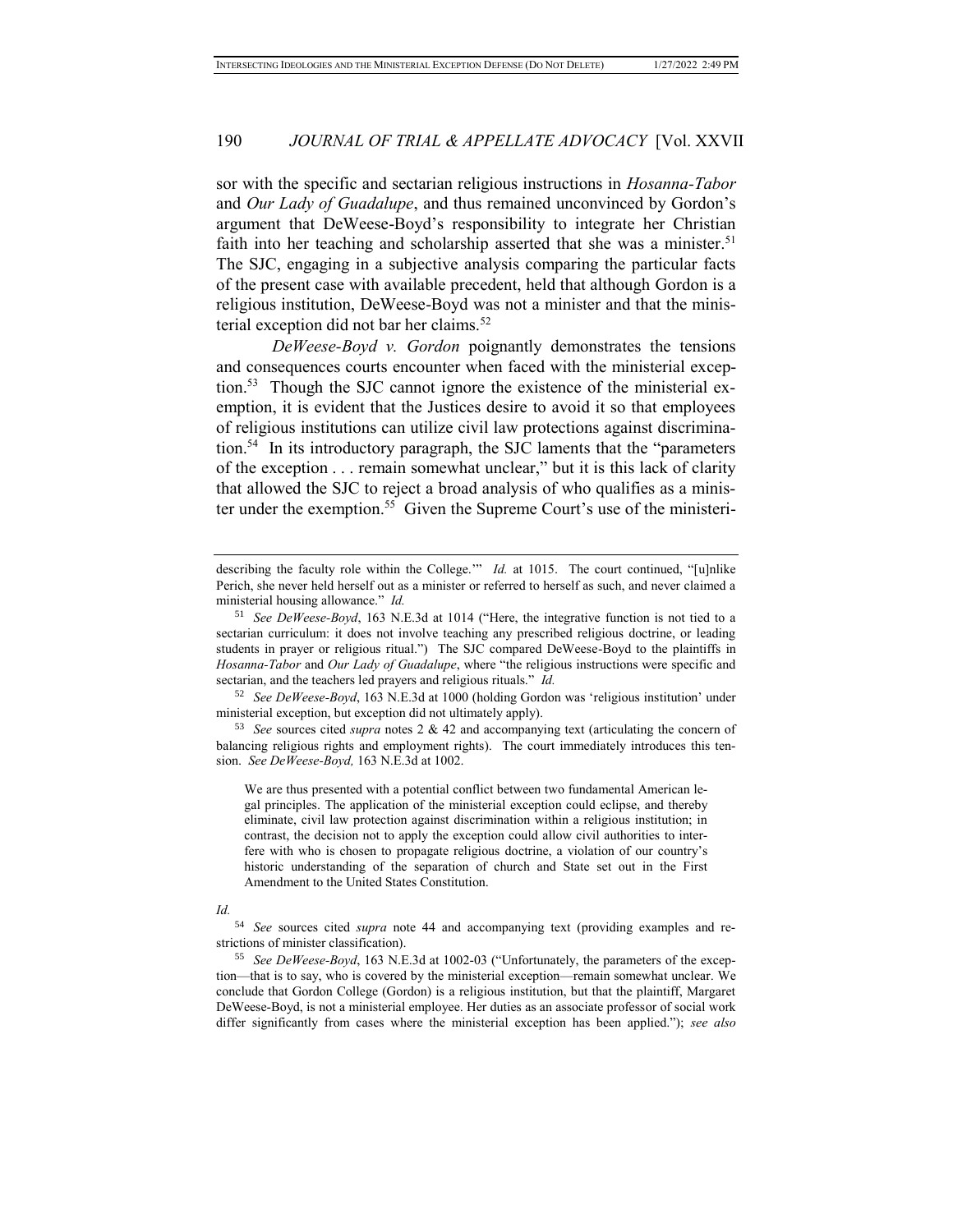al exception to bar claims based on disability and age, it is no surprise that the exception is leveraged here to bar claims of discrimination based on gender and sexual orientation.<sup>56</sup> The SJC's findings do not, however, eliminate future uses of the exemption to bar employment discrimination claims based on age, disability, gender (including gender identity and gender expression), sexual orientation, race, or national origin.<sup>57</sup> Because such claims already face high pleading standards and challenges of intersectionality, limiting the ministerial exception provides *some* redress for plaintiffs regularly marginalized in society and disempowered by the justice system.<sup>58</sup>

The SJC was unwilling to expand the scope of people who are considered ministers under the exception based on an employee's responsibility to integrate their faith with their role, because an expansion would increase the number of plaintiff employees left vulnerable to discrimination.<sup>59</sup> Not only does the SJC seem wary of expanding the reach of the exception, but it is compelled, in deference to Supreme Court precedent, to apply a more narrow reading of "integrate religious faith" to the facts of the instant case.<sup>60</sup> If mere integration of faith into her teaching and scholarship makes

<sup>57</sup> *See* sources cited *supra* note 54 and accompanying text (exemplifying application of narrow religious and minister exemptions).

<sup>58</sup> *See* sources cited *supra* note 53 and accompanying text (identifying the need to balance religious interests and employment interests).

<sup>59</sup> *See DeWeese-Boyd,* 487 N.E.3d at 1002 (addressing parameters of the ministerial exception regarding how to evaluate the responsibility to integrate faith).

The Supreme Court has not specifically addressed the significance of the responsibility to integrate religious faith into instruction and scholarship that would otherwise not be considered ministerial. If this integration responsibility is sufficient to render a teacher a minister within the meaning of the exception, the ministerial exception would be significantly expanded beyond those employees currently identified as ministerial by the Supreme Court. The number of employees playing key ministerial roles in religious institutions would be greatly increased.

#### *Id.*

sources cited *supra* note 51 and accompanying text (distinguishing professor's curriculum determining minister exemption).

<sup>56</sup> *See DeWeese-Boyd,* 163 N.E.3d at 1003 ("She alleged in her complaint that the defendants unlawfully retaliated against her for her vocal opposition to Gordon's policies and practices regarding individuals who identify as lesbian, gay, bisexual, transgender, or queer (or questioning), and others (LGBTQ+ persons), by denying her application for promotion to full professor, despite the fact that the faculty senate unanimously recommended her for the promotion. Specifically, she alleged unlawful retaliation in violation of G. L. c. 151B, § 9; unlawful discrimination on the basis of her association with LGBTQ+ persons or on the basis of her gender in violation of G. L. c. 151B, § 9.")

<sup>60</sup> *See id.* at 1014 ("[I]ntegrating the Christian faith generally into teaching and writing about social work. Whether this more general religious reflection was meant to be included in the Supreme Court's statement about 'educating young people in their faith,' and is enough to render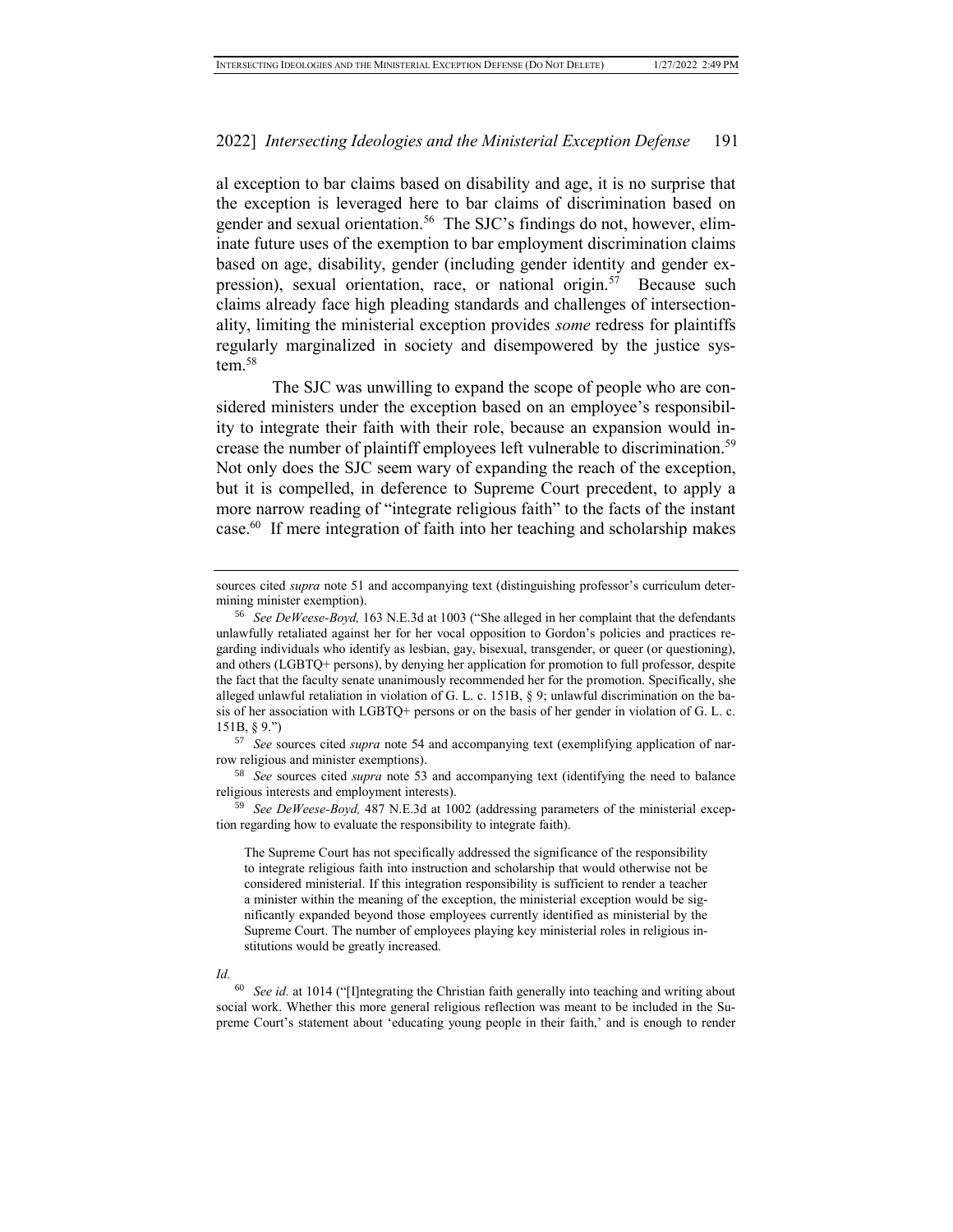DeWeese-Boyd a minister, regardless of the sectarian or religious nature of that teaching and scholarship, then the inherently integrative roles of teachers, mentors, coaches, and other pedagogical professions are essentially ministerial.<sup>61</sup> By finding that DeWeese-Boyd's claims are not barred by merely integrating her faith and her employment responsibilities, the SJC applies the Supreme Court's functional analysis without creating a bright line rule that could easily be used in the future to perpetuate discrimination against already marginalized plaintiff employees.<sup>62</sup>

While the SJC acknowledges the tension between Gordon's rights under the First Amendment and DeWeese-Boyd's employment discrimination claims, the opinion does not address the broader applications of this affirmative defense.<sup>63</sup> In addressing this tension, the SJC does, however, take an intersectional approach, recognizing the impact of these intersecting legal principles on DeWeese-Boyd—a professional, Christian, woman—who affirms the dignity and rights of her LGBTQ+ associates. $^{64}$  By

We recognize that some of the language employed in *Our Lady of Guadalupe* may be read more broadly, in a way that would include every educator at a religious institution. As Gordon has stated, the integrative function applies to all teachers at the college, whether they teach computer science, calculus, or comparative religion.

*Id.*; *see also* Richardson v. Northwest Christian Univ., 242 F. Supp. 3d 1132, 1138-39 (D. Or. 2017).

If plaintiff was a minister, it is hard to see how any teacher at a religious school would fall outside the exception. Courts have properly rejected such a broad reading . . ., which would permit the ministerial exception to swallow the rule that religious employers must follow federal and state employment laws.

#### *Id.*

<sup>62</sup> *See supra* notes 51, 55, 59, & 60, and accompanying text (highlighting court's reasoning regarding integration of faith and teachings).

<sup>63</sup> *See DeWeese-Boyd*, 163 N.E.3d at 1009 (addressing "high stakes" surrounding ministerial exception but declining to further comment on its necessity).

<sup>64</sup> *See id.* ("The potential for conflict between these fundamental legal principles is therefore obvious and of great concern, not only to the individual plaintiffs, but also for our civil society and religious institutions. While 'the interest of religious groups in choosing who will preach their beliefs, teach their faith, and carry out their mission' is an undoubtedly important First

her a minister, is not directly answered by precedent."); *see also Our Lady of Guadalupe*, 140 S. Ct. at 2064 (exemplifying minister exemption requirement); sources cited *supra* notes 50 & 51 and accompanying text (discussing minister exemptions requirement and considerations).

<sup>61</sup> *See* DeWeese-Boyd, 163 N.E.3d at 1013 ("While it may be true that Gordon employs Christians, and 'Christians have an undeniable call to minister to others,' this line of argument appears to oversimplify the Supreme Court test, suggesting that all Christians teaching at all Christian schools and colleges are necessarily ministers.") If the SJC expanded the exception in this way, in line with Gordon's arguments, the only employees in America who would not be considered ministers would be those explicitly barred from integrating their faith with their work, a dynamic further at odds with the First Amendment. *See id.* at 1017.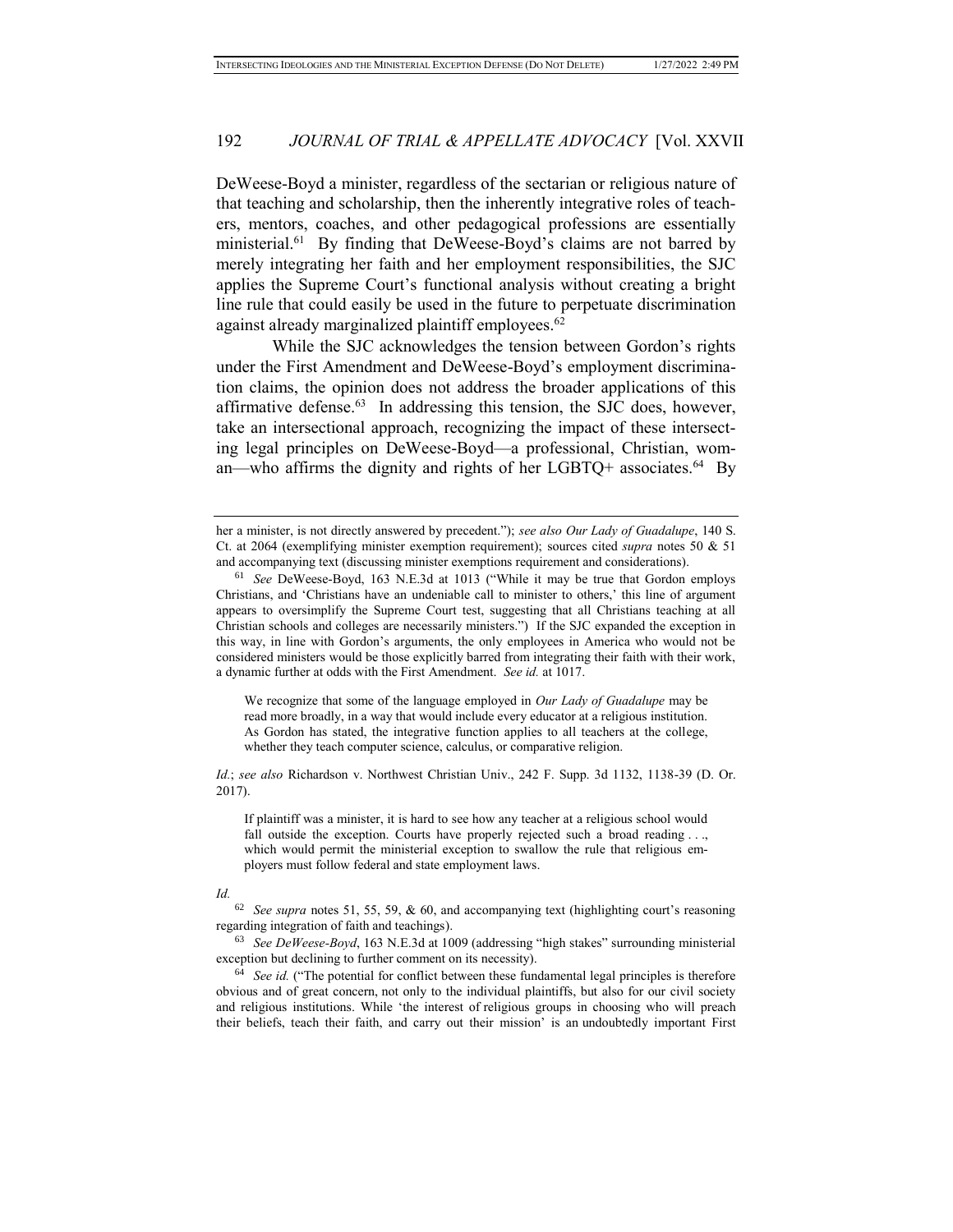acknowledging these divergent principles and interests, while limited by available precedent, the SJC lays out a subjective and fact dependent analysis that lower courts can use as a model for future decisions.<sup>65</sup> While the merits of DeWeese-Boyd's discrimination claims are not examined in the scope of this SJC opinion, the court's unwillingness to apply the ministerial exemption to a Christian liberal arts college professor will protect similarly situated professors from discrimination on the basis of age, disability, gender (including gender identity and gender expression), sexual orientation, race, or national origin.<sup>66</sup>

*DeWeese-Boyd v. Gordon* wrestles with the tension between two fundamental American legal principles: civil law protection against discrimination and "our country's historic understanding of the separation of church and State set out in the First Amendment to the United States Constitution."<sup>67</sup> In our increasingly polarized society, where the historically white, male, able-bodied, heterosexual, and Christian majority's power is consistently challenged, courts are faced with claims, like the instant case, that stretch our understanding of religious freedom today.<sup>68</sup> In its opinion, the SJC effectively applies the Supreme Court's functional analysis as developed in *Hosanna-Tabor* and *Our Lady of Guadalupe*, holding that while Gordon College is a religious institution, DeWeese-Boyd is not a minister and her employment discrimination claims are, therefore, not barred by the ministerial exemption. The precedent established by *DeWeese-Boyd v. Gordon* leaves the ministerial exception available as an affirmative defense to employment discrimination, while not expanding the exception to bar discrimination claims by employees who are required to integrate their religious faith into their professional responsibilities. Although DeWeese-Boyd's intersectional discrimination claim is not addressed in this holding, the SJC's decision balances their clear concern for the communities left unprotected by the ministerial exception and deference to Supreme Court precedent. The Justice's ultimately take an intersectional approach by upholding civil law protections against discrimination for similarly situated plaintiff employees.

Amendment right, so, too, is "[t]he interest of society in the enforcement of employment discrimination statutes.")

<sup>65</sup> *See supra* note 60 and accompanying text (noting lack of precedent addressing if faith is generally integrated into academics at religious institutions).

<sup>66</sup> *See supra* notes 55 & 61 and accompanying text (explaining court's reasoning in declining to expand scope of ministerial exception).

<sup>67</sup> *See DeWeese-Boyd*, 163 N.E.3d at 1002 (noting crux of opinion).

<sup>68</sup> *See id.* at 1002 (introducing intersection and tension between civil law protection against discrimination and separation of church and State).